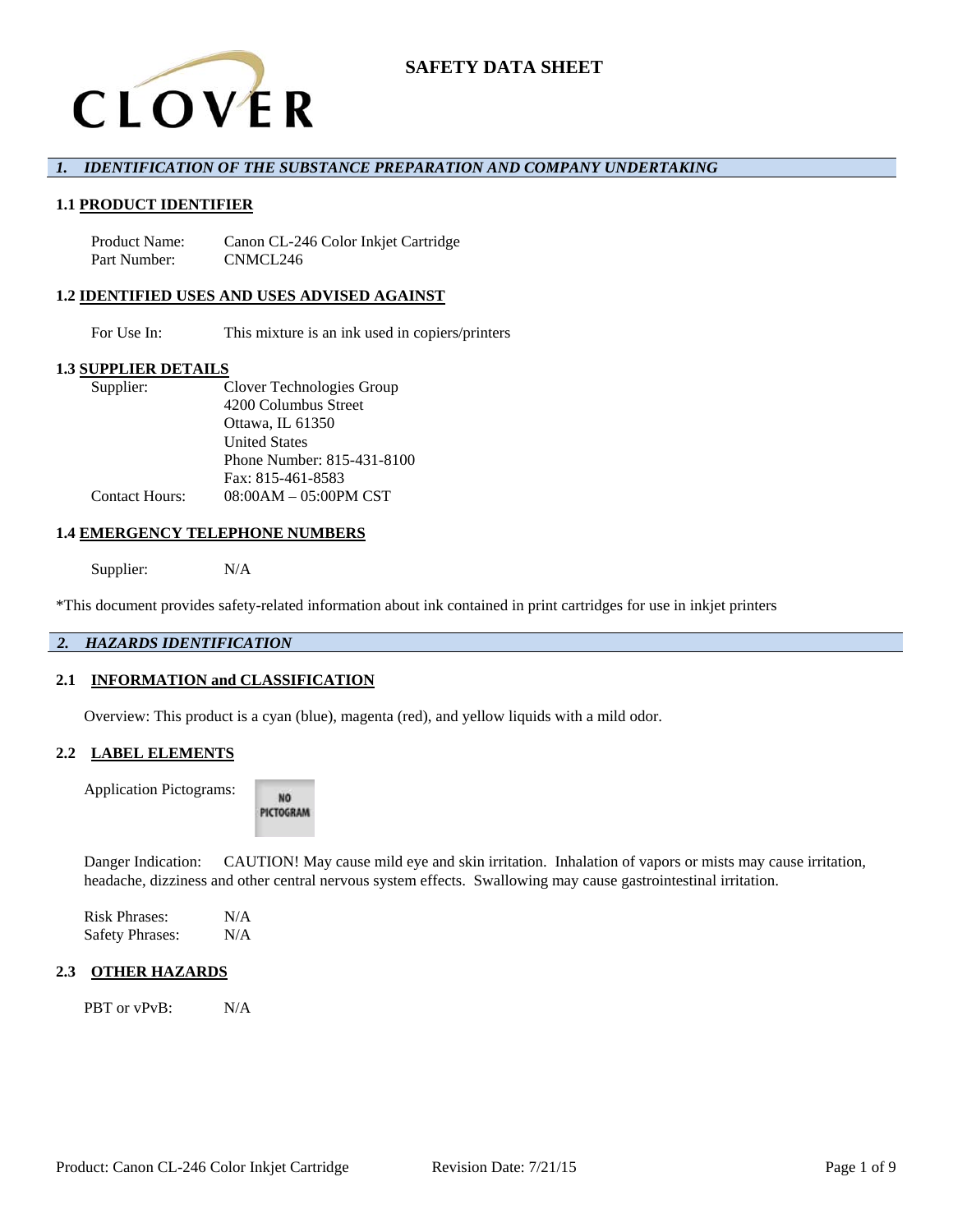

### *3. COMPOSITION/INFORMATION ON INGREDIENTS*

### **Proprietary Formulation**

The Full Text for all R-Phrases are Displayed in Section 16

### **COMPOSITION COMMENTS**

The Data Shown is in accordance with the latest Directives. This section provides composition information for the ink contained in specially designed container inside of the print cartridge.

## *4. FIRST AID MEASURES*

### 4.1 **FIRST AID MEASURES**

### 4.1.1 **FIRST AID INSTRUCTIONS BY RELEVANT ROUTES OF EXPOSURE**

| Inhalation:   | Remove victim to fresh air. If breathing has stopped, give artificial respiration. If breathing is<br>difficult have qualified personnel administer oxygen. Get medical attention.                                                                                                                        |
|---------------|-----------------------------------------------------------------------------------------------------------------------------------------------------------------------------------------------------------------------------------------------------------------------------------------------------------|
| Eye contact:  | Flush eyes with water for 15 minutes while lifting the upper and lower lids. Get medical attention.                                                                                                                                                                                                       |
| Skin contact: | Remove contaminated clothing. Wash contact area thoroughly with soap and water. Get medical<br>attention if irritation develops and persists. Launder contaminated clothing before reuse. Discard<br>contaminated clothing such as shoes that cannot be decontaminated.                                   |
| Ingestion:    | Call a poison control center or doctor immediately for treatment advice. If conscious, give one 8<br>ounce glass of water to dilute. DO NOT induce vomiting unless directed by medical personnel.<br>Do not give anything by mouth to or induce vomiting in a person who is unconscious or<br>convulsing. |

### 4.1.2 **ADDITIONAL FIRST AID INFORMATION**

Additional first aid information: N/A Immediate Medical Attention Required: N/A

### **4.2 SYMPTOMS AND EFFECTS**

### **4.3 IMMEDIATE SPECIAL TREATMENT OR EQUIPMENT REQUIRED**

**N/A**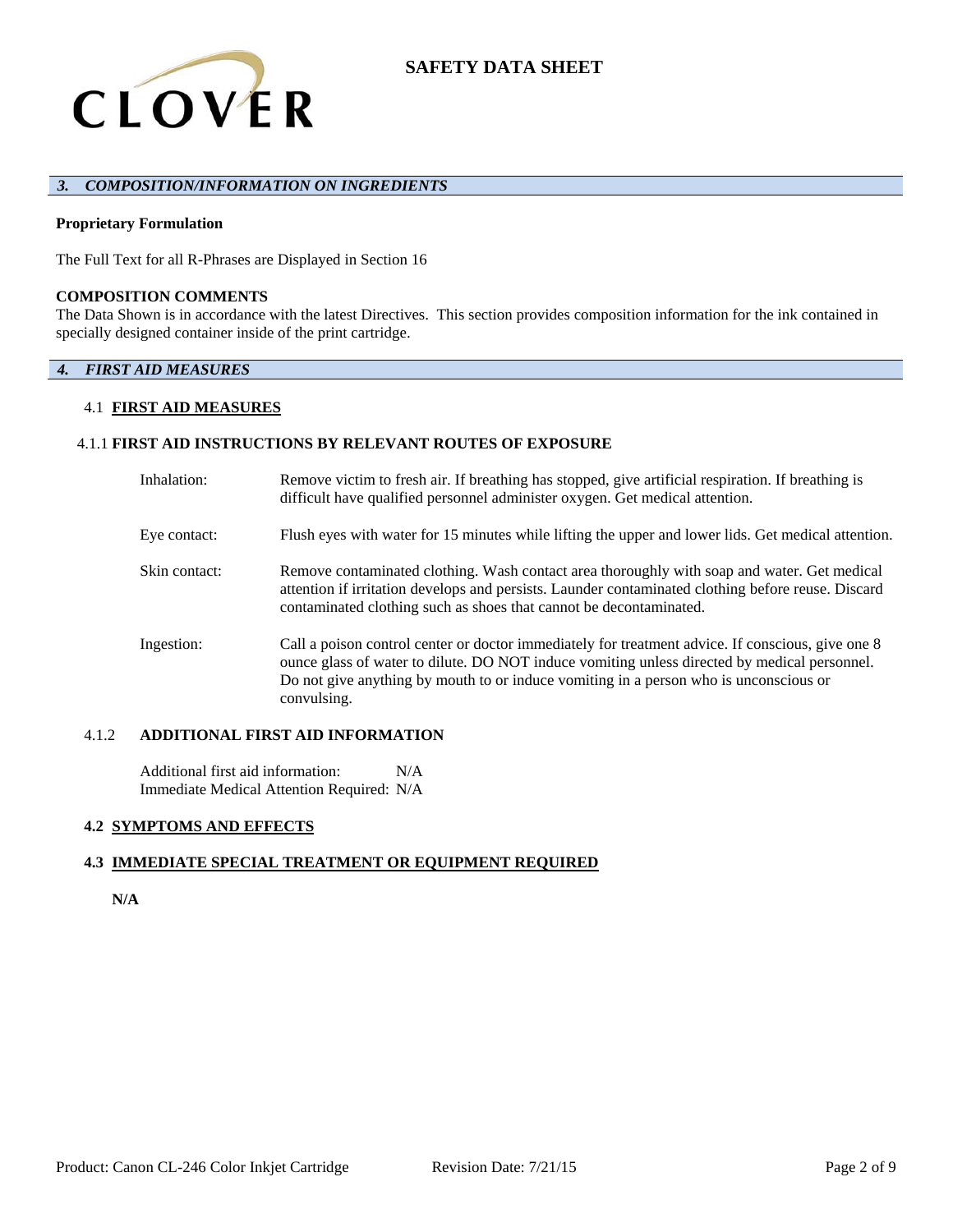

### *5. FIRE FIGHTING MEASURES*

### 5.1 **EXTINGUISHING MEDIA**

Recommended Extinguishing Media: Use alcohol foam, carbon dioxide and dry chemical. Extinguishing Media Not to be Used: None known.

#### 5.2 **SPECIAL HAZARD**

Unusual Fire/Explosion Hazards: None known. Extinguishing Media Not to be Used: None known.

### 5.3 **ADVICE FOR FIRE FIGHTERS**

Avoid inhalation of smoke. Wear protective clotting an wear self-contained breathing apparatus

### *6. ACCIDENTAL RELEASE MEASURES*

### 6.1 **PERSONAL PRECAUTIONS, PROTECTIVE EQUIPMENT AND EMERGENCY PROCEDURES**

#### 6.1.1 **PRECAUTIONS FOR NON-EMERGENCY PERSONNEL**

PERSONAL PROTECTIVE EQUIPMENT: Select in accordance with OSHA 1910.134 and good Industrial Hygiene practice. PROTECTIVE CLOTHING: Use personal protective equipment to minimize exposure to skin and eye.

### 6.1.2 **ADDITIONAL FIRST AID INFORMATION**

Avoid contact with eyes, skin and clothing. Avoid breathing vapors. Use with adequate ventilation. Remove and launder contaminated clothing before re-use. Wash thoroughly after handling and before eating, drinking, smoking or using toilet facilities.

#### 6.1.3 **PERSONAL PROTECTION**

Wear personal protective equipment as described in Section 8.

### 6.2 **ENVIRONMENTAL PRECAUTIONS**

Regulatory Information: Keep product out of sewers and watercourses.

# 6.3 **METHODS AND MATERIAL FOR CONTAINMENT AND CLEANUP**

Spill or Leak Cleanup Procedures: Wear appropriate protective clothing as described in Section 6.1.1. Dike spill and absorb with an inert material. Collect into closable containers for proper disposal. Report spill as required by local and federal regulations.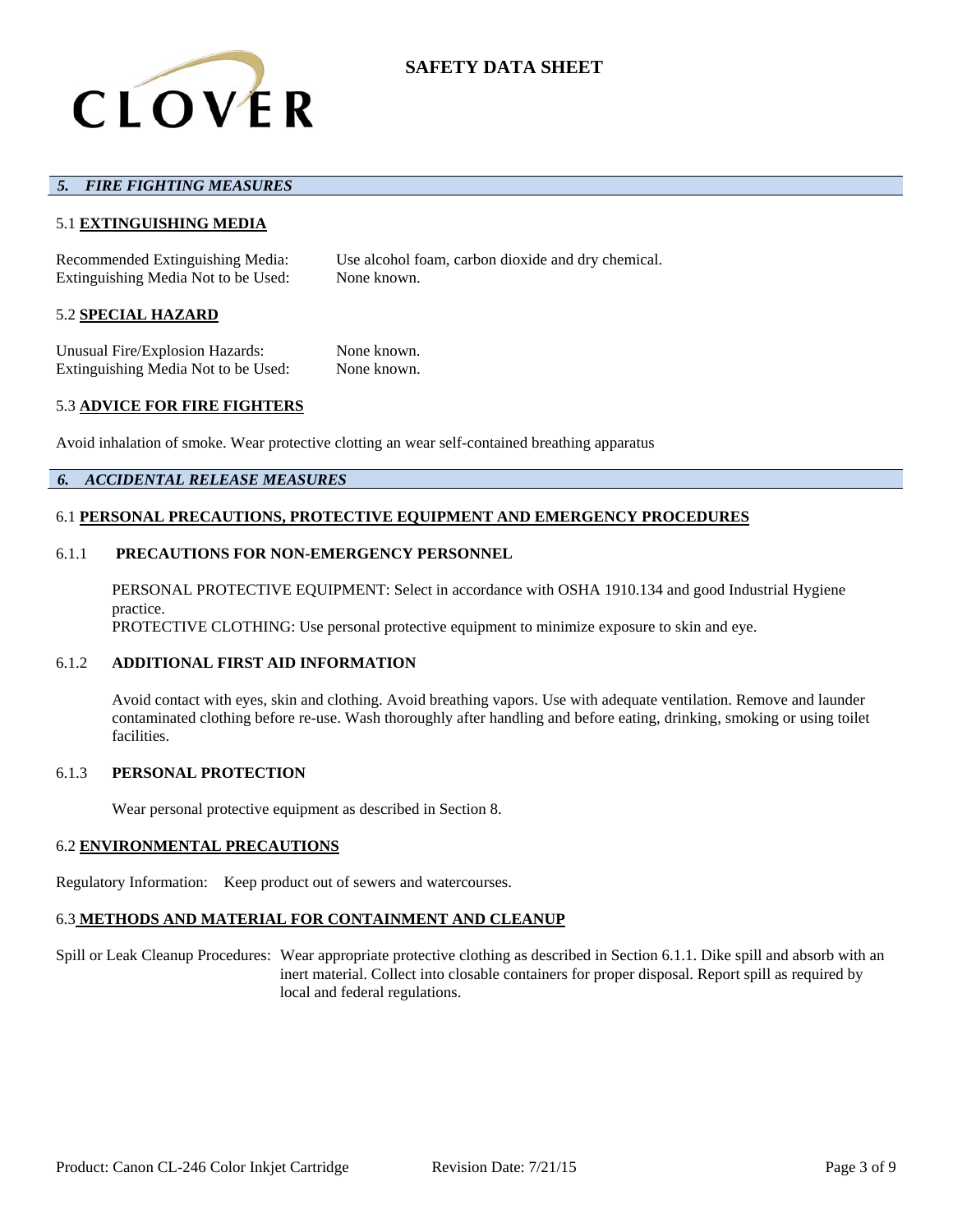

# *7. HANDLING AND STORAGE*

# 7.1 **PRECAUTIONS FOR SAFE HANDLING**

| Recommendations for Handling: | No special precautions when used as intended.                                                                                                                                                    |
|-------------------------------|--------------------------------------------------------------------------------------------------------------------------------------------------------------------------------------------------|
|                               | Keep containers closed, avoid creating dust.                                                                                                                                                     |
|                               | Keep away from ignition sources.                                                                                                                                                                 |
| Advice on General Hygiene:    | Never eat, drink or smoke in work areas. Practice good personal hygiene after using this<br>material, especially before eating, drinking, smoking, using the restroom, or applying<br>cosmetics. |

## 7.2 **CONDITIONS FOR SAFE STORAGE**

Avoid high temperatures, >100°F/32°C

## 7.3 **SPECIFIC END USES**

Printing devices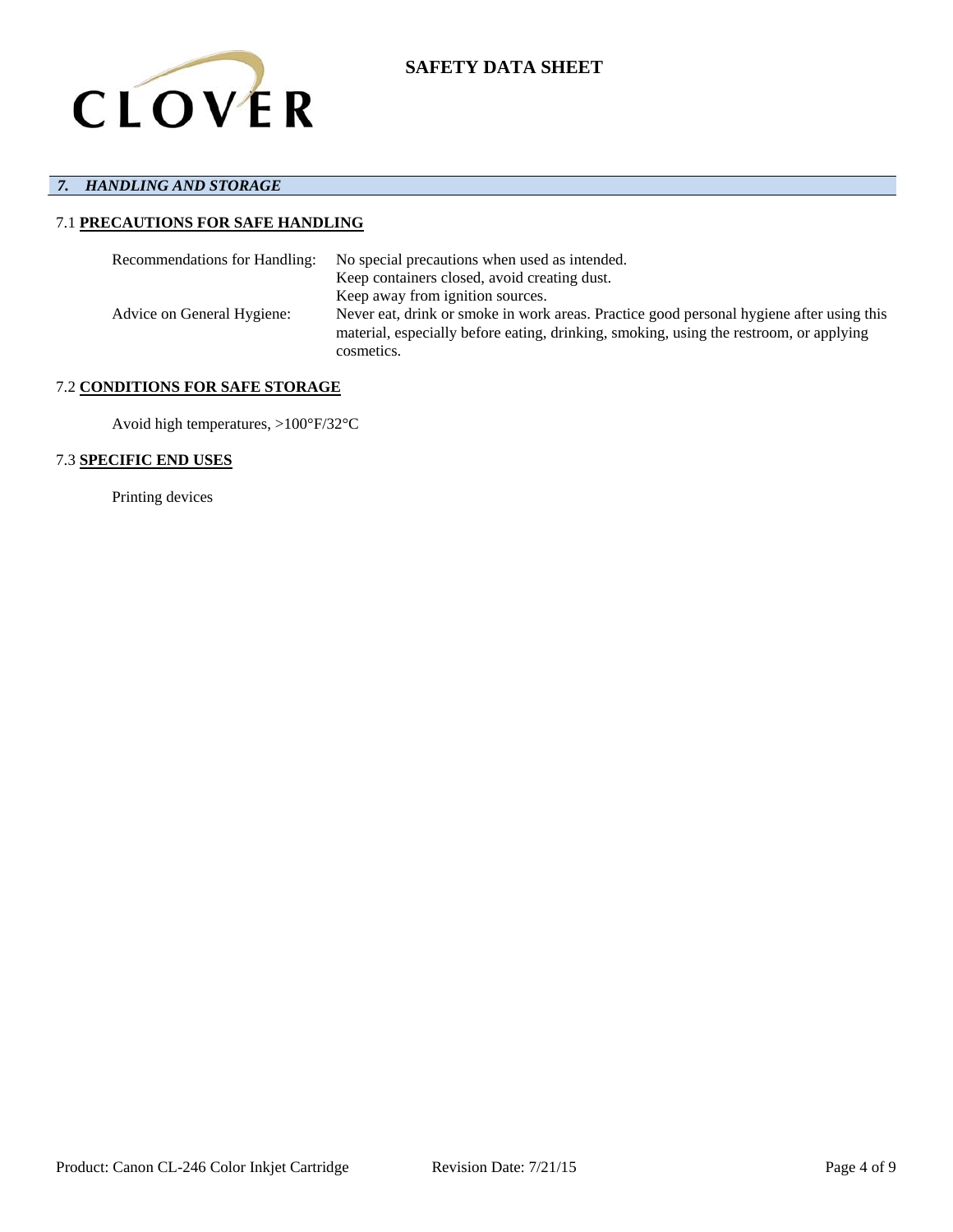

## *8. EXPOSURE CONTROLS/PERSONAL PROTECTION*

### 8.1 **CONTROL PARAMETERS**

The best protection is to enclose operations and/or provide local exhaust ventilation at the site of chemical release in order to maintain airborne concentrations of the product below OSHA PELs (See Section 2). Local exhaust ventilation is preferred because it prevents contaminant dispersion into the work area by controlling it at its source.

## 8.2 **EXPOSURE CONTROLS**

### **Respiratory protection:**

IMPROPER USE OF RESPIRATORS IS DANGEROUS. Seek professional advice prior to respirator selection and use. Follow OSHA respirator regulations (29 CFR 1910.134 and 1910.137) and, if necessary, wear a NIOSH approved respirator. Select respirator based on its suitability to provide adequate worker protection for given work conditions, levels of airborne contamination, and sufficient levels of oxygen.

### **Eye/Face Protection:**

Contact lenses are not eye protective devices. Appropriate eye protection must be worn instead of, or in conjunction with contact lenses.

### **Hand/Skin Protection:**

For emergency or non-routine operations (cleaning spills, reactor vessels, or storage tanks), wear an SCBA. WARNING! Air purifying respirators do not protect worker in oxygen deficient atmospheres.

### **Additional Protection:**

N/A

### **Protective Clothing and Equipment:**

Wear chemically protective gloves, boots, aprons, and gauntlets to prevent prolonged or repeated skin contact. Wear splash-proof chemical goggles and face shield when working with liquid, unless full face piece respiratory protection is worn.

#### **Safety Stations:**

Make emergency eyewash stations, safety/quick-drench showers, and washing facilities available in work area.

### **Contaminated Equipment:**

Separate contaminated work clothes from street clothes. Launder before reuse. Remove material from your shoes and clean personal protective equipment. Never take home contaminated clothing.

### **Comments:**

Never eat, drink or smoke in work areas. Practice good personal hygiene after using this material, especially before eating, drinking, smoking, using the restroom, or applying cosmetics.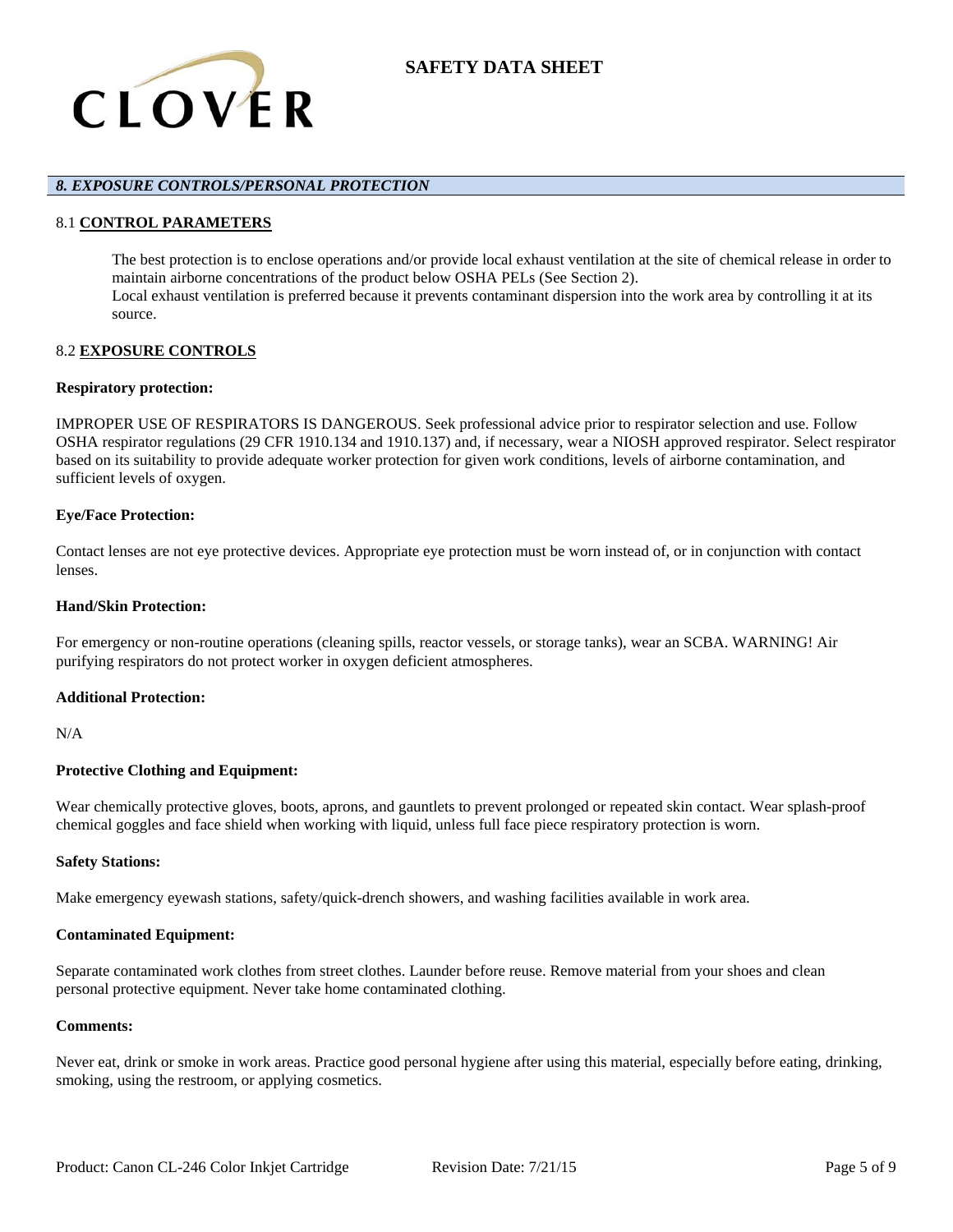

# *9. PHYSICAL AND CHEMICAL PROPERTIES*

# 9.1 **DETAIL INFORMATION**

| Physical state:            | Liquid.                               |
|----------------------------|---------------------------------------|
| Color:                     | Cyan (blue), Magenta (red) and Yellow |
| Odor:                      | Mild odor                             |
| Odor threshold:            | N/A                                   |
| Boiling point:             | $212^{\circ}F$                        |
| Melting point:             | N/A                                   |
| Flash point:               | Not Below $100^{\circ}$ C             |
| <b>Explosion limits:</b>   | N/A                                   |
| Relative density:          | N/A                                   |
| Auto-ignition temperature: | N/A                                   |

## 9.2 **OTHER INFORMATION**

SPECIFIC GRAVITY (H20=1): 1.00 – 1.10 VAPOR PRESSURE: 17.5 mmHg VAPOR DENSITY (Air=1): Heavier than air SOLUBILITY IN WATER: Complete FREEZING POINT: Not available COEFFICIENT of WATER/OIL: Not available EVAPORATION RATE: < Butyl Acetate pH: 6.5 - 8.5

# *10. CHEMICAL STABILITY AND REACTIVITY*

## 10.1 **Reactivity:**

| <b>Reactivity Hazards:</b><br>Data on Mixture Substances: | None<br>None                                                                                                   |
|-----------------------------------------------------------|----------------------------------------------------------------------------------------------------------------|
| 10.2 Chemical Stability:                                  | The product is stable. Under normal conditions of storage and use, hazardous<br>polymerization will not occur. |
| 10.3 Hazardous Polymerization:                            | Stable under conditions of normal use.                                                                         |
| 10.4 Conditions to Avoid:                                 | Keep away from heat, flame, sparks and other ignition sources.                                                 |
| 10.5 Incompatible Materials:                              | Strong oxidizing materials                                                                                     |
| 10.6 Hazardous Decomposition:                             | Will not occur.                                                                                                |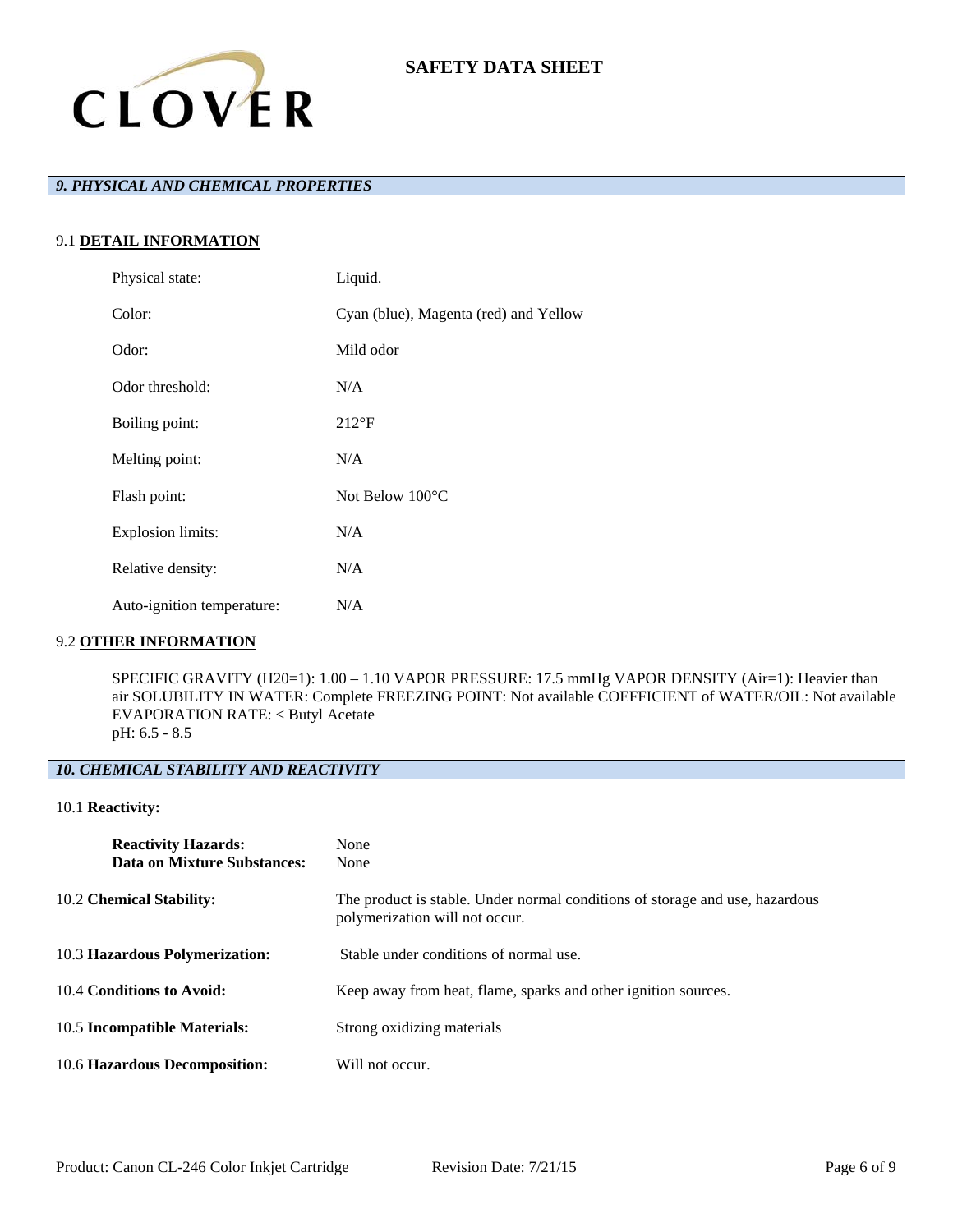

# *11. INFORMATION ON TOXICOLOGICAL EFFECT*

| <b>Mixtures:</b>                   | N/A                                                                                             |
|------------------------------------|-------------------------------------------------------------------------------------------------|
| <b>Acute Toxicity:</b>             | N/A                                                                                             |
| <b>Skin Corrosion/Irritation:</b>  | Contact may cause mild skin irritation.                                                         |
| <b>Serious Eye Damage:</b>         | May cause mild irritation with redness and tearing.                                             |
| <b>Inhalation:</b>                 | Vapors or mists may cause respiratory irritation with headache, dizziness, nausea, drowsiness,  |
|                                    | incoordination, euphoria, visual disturbances, fatigue and unconsciousness.                     |
| <b>Sensitization:</b>              | N/A                                                                                             |
| <b>Mutagenicity:</b>               | N/A                                                                                             |
| <b>Carcinogenicity:</b>            | None of the components of this product are listed as a carcinogen by NTP, IARC or OSHA.         |
| <b>Reproductive Toxicity:</b>      | N/A                                                                                             |
| <b>STOT - Single Exposure:</b>     | Individuals with chronic skin, respiratory, kidney and liver disorders may be at increased risk |
|                                    | from exposure to this material.                                                                 |
| <b>STOT - Multiple Exposure:</b>   | Prolonged exposure may cause dermatitis. Prolonged or repeated over exposure may cause          |
|                                    | damage to the kidneys or liver.                                                                 |
| <b>Ingestion:</b>                  | Swallowing may cause gastrointestinal irritation, nausea, vomiting, diarrhea, severe metabolic  |
|                                    | acidosis, and damage to the kidneys and liver. Aspiration into the lungs during swallowing or   |
|                                    | vomiting may cause lung damage.                                                                 |
| <b>Hazard Class Information:</b>   | N/A                                                                                             |
| <b>Mixture on Market Data:</b>     | N/A                                                                                             |
| <b>Symptoms:</b>                   | N/A                                                                                             |
| <b>Delayed/Immediate Effects:</b>  | N/A                                                                                             |
| <b>Test Data on Mixture:</b>       | N/A                                                                                             |
| <b>Not Meeting Classification:</b> | N/A                                                                                             |
| <b>Routes of Exposure:</b>         | N/A                                                                                             |
| <b>Interactive Effects:</b>        | N/A                                                                                             |
| <b>Absence of Specific Data:</b>   | N/A                                                                                             |
| <b>Mixture vs Substance Data:</b>  | N/A                                                                                             |

# *12. ECOLOGICAL INFORMATION*

| 12.1 Eco toxicity:                  | N/A |
|-------------------------------------|-----|
| 12.2 Degradability:                 | N/A |
| 12.3 Bioaccumulation Potential: N/A |     |
| 12.4 Mobility in Soil:              | N/A |
| 12.5 PBT & vPvB Assessment:         | N/A |
| 12.6 Other Adverse Effects:         | N/A |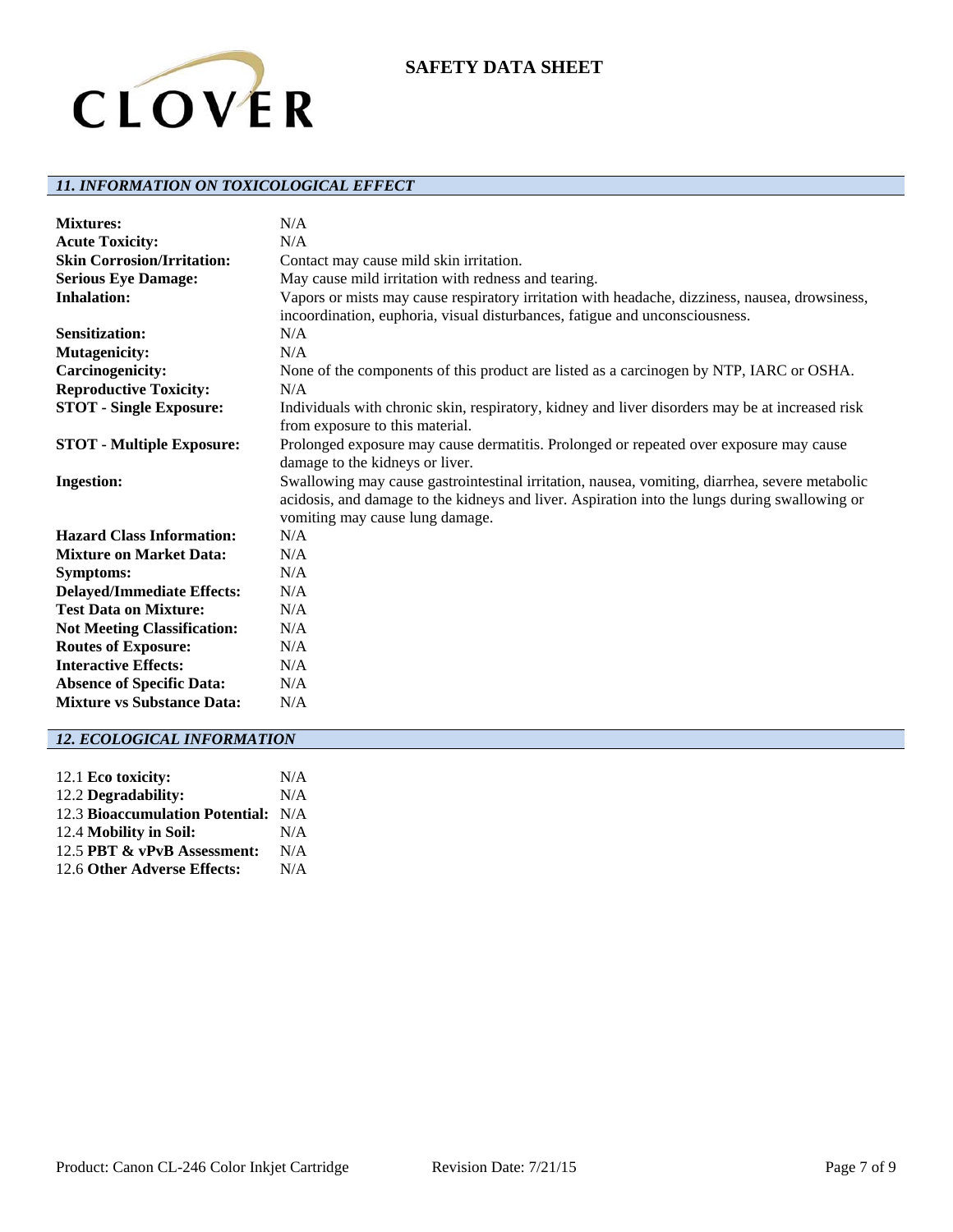

## *13. DISPOSAL CONSIDERATIONS*

### **Disposal Information:**

Dispose as a solid waste in accordance with local authority regulations. Empty container retains product residue.

### **Physical/Chemical Properties that affect Treatment:**

Symbol: This product is not classified as dangerous Risk Phrases: This product is not classified according to the federal, state and local environmental regulations.

### **Waste Treatment Information:**

Dispose of in compliance with federal, state, and local regulations.

### **Personal Protection Required:**

N/A

### *14. TRANSPORT INFORMATION*

| $14.1$ ID Number:           | N/A                                             |
|-----------------------------|-------------------------------------------------|
| 14.2 Shipping Name:         | Not Regulated                                   |
| 14.3 Hazard Class:          | HMIS Rating: Health = 1 Fire = 0 Reactivity = 0 |
| 14.4 Packing Group:         | N/A                                             |
| 14.5 Environmental Hazards: | N/A                                             |
| 14.6 User Precautions:      | N/A                                             |
| 14.7 Bulk Transport:        | N/A                                             |